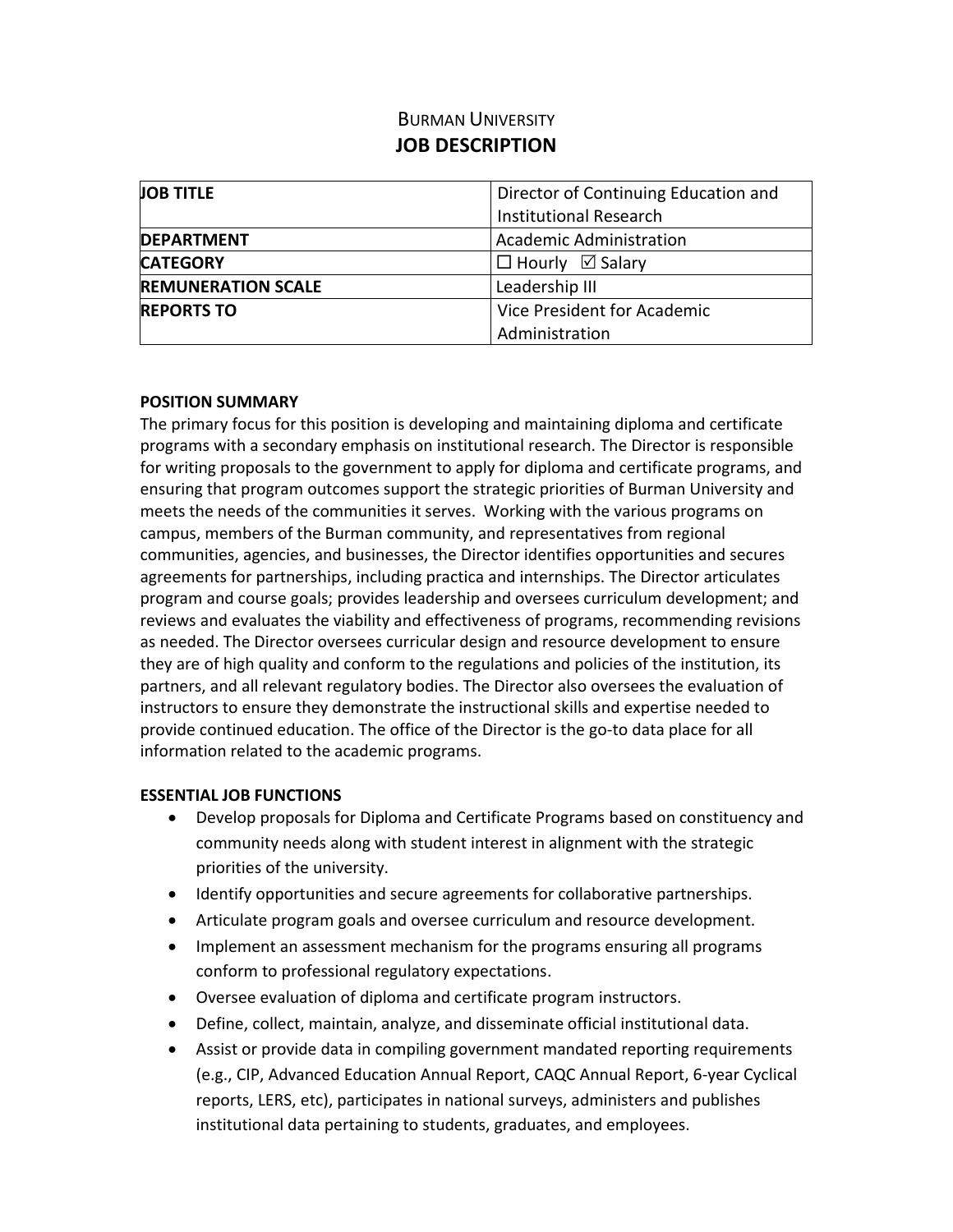- Make data available to internal and external stakeholders for the purposes of informing, decision-making, strategic planning, budgeting, and measuring effectiveness.
- Conduct quantitative and qualitative research, identify, and present institutional data trends regarding students, faculty, and accreditation requirements, strategic planning, enrollment management, outcomes assessment, institutional effectiveness assessments, campus climate, student satisfaction, and alumni placement and success records.
- Prepare periodic reports and dashboard visualizations related to enrolment, admissions, retention, degrees awarded and graduation rates, demographics and student characteristics, student outcomes (e.g. course completion rates, licensure rates), employees, and other related measures.
- Serve as a resource to faculty and staff requiring research assistance for program accreditation, program reviews, and other critical ad hoc requests, and prepares all the data required for the CAQC cyclical reviews and annual reports we conduct annually.
- Complete other tasks as assigned by the Vice President for Academic Administration.

## **JOB STANDARDS AND REQUIREMENTS**

#### **EDUCATION**

 Doctoral degree with emphasis on a quantitative area of study is preferred. Minimum qualifications - A Master's degree in education, business, or related field, or combination of relevant education, work experience, and community involvement.

## **EXPERIENCE**

- Prior experience in higher education.
- At least two years of experience in an institutional research environment using inferential statistics.
- A minimum of 5 years of administrative, supervisory, and leadership experience.
- Proven experience developing and managing continuing education, special interest, and professional development programs at a postsecondary institution.
- Preference for candidates with experience in continuing education and post-secondary programming.
- Proven experience establishing partnerships and working with community organizations and businesses.